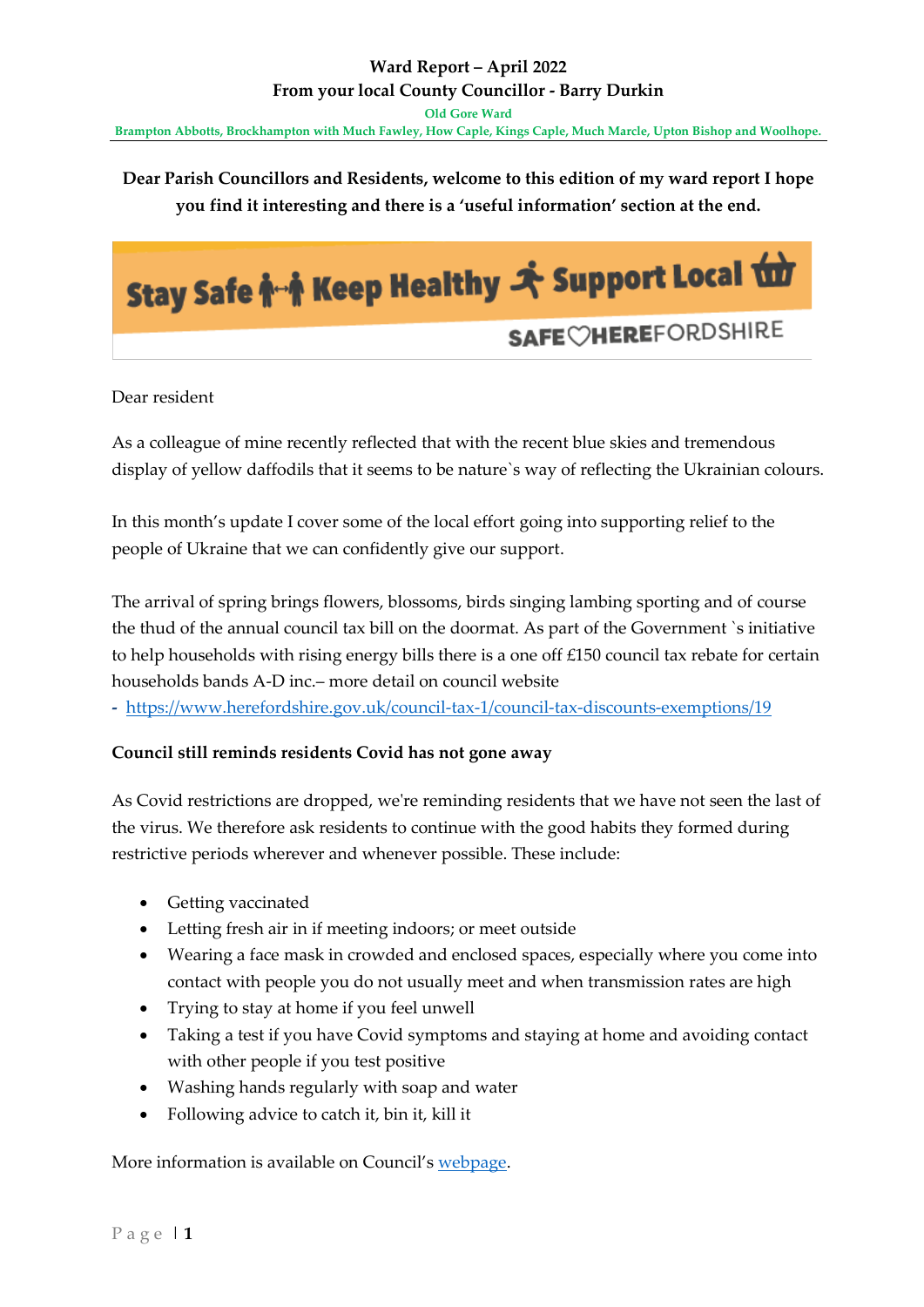# **COVID-19 council activity**

The Council are moving into a new phase regarding our approach to Covid, in line with new government guidance. Take a look at the latest guidance:

[Council urges caution to live safely with Covid](https://www.herefordshire.gov.uk/news/article/1329/council-urges-caution-to-live-safely-with-covid) – Herefordshire Council



### **Support for Ukraine**



Russia's invasion of Ukraine is distressing and concerning, it's a deeply saddening time to see the devastating impact of war on families and communities. For many years Herefordshire has welcomed workers from Eastern Europe, Ukraine included, and some have stayed and are bringing up their families here.

We've collated resources together on the Talk Community Directory, to help our fellow Ukrainians, along with different ways that we can support each other as well. There's information on how you can donate to get urgent supplies to people fleeing Ukraine; and how to support children and young people who may have questions about the war or are seeking reassurance.

- [Hereford Help for Ukraine Facebook group](http://www.facebook.com/groups/502987708103279/) information about what support is available locally and where drop off points are across the county, to take essential donated items to.
- [Herefordshire Refugees Appeal](https://www.herefordshirecf.org/#refugee) donations will fund the transport of essential goods from Herefordshire to where they are needed, with residual funds supporting the resettlement of refugees in Herefordshire (Herefordshire Community Foundation and Hereford Times). Donate through the [Herefordshire Community Foundation website.](https://www.herefordshirecf.org/)

The government's 'Homes for Ukraine' scheme opened in Herefordshire on Friday 18 March, with residents able to offer accommodation invited to sign up on the [government website.](https://www.gov.uk/register-interest-homes-ukraine) We have received outline information regarding the government's expectations on how we support this scheme which will include initial reception, safeguarding checks, education, health and work & benefits assistance and sponsor payments.

The information pages, services and groups on the [Talk Community Directory](http://www.talkcommunitydirectory.org/) can be translated into over 100 different languages, including Ukrainian.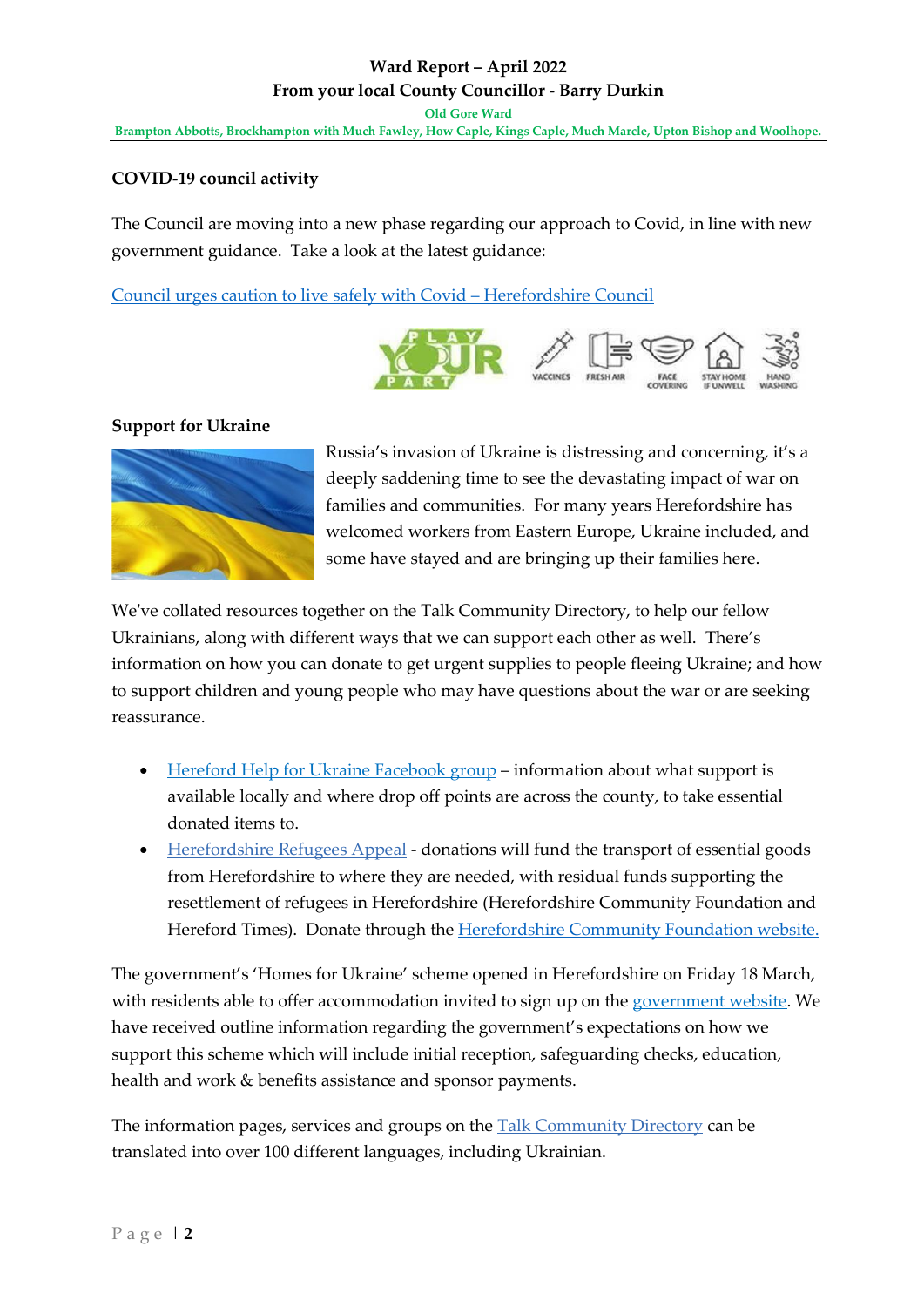**Old Gore Ward**

**Brampton Abbotts, Brockhampton with Much Fawley, How Caple, Kings Caple, Much Marcle, Upton Bishop and Woolhope.** 

Our Ukraine support information can be found at [www.talkcommunitydirectory.org/ukraine](https://www.talkcommunitydirectory.org/ukraine)

#### **There are many different ways you can support the humanitarian effort for Ukraine.**

The Council are working with a range of agencies across the county to respond to the unfolding situation in Ukraine. You can offer your support in a number of ways. The Leader has written to Michael Gove MP, offering Herefordshire's support. Please review options:

#### Support for Ukraine – [Herefordshire Council](https://www.herefordshire.gov.uk/news/article/1312/support-for-ukraine)

### **Phosphates in the Lugg**



Some encouraging news on the phosphate problem in the Lugg catchment with the wetlands scheme now beginning. Luston wetland has planning permission and construction is beginning; and land adjoining the sewage works at Titley has been purchased by the council to build a scheme there. The filtering out of phosphate in these schemes allows a calculation of phosphate removal which then permits the building of houses, with credits being purchased by the builder.

Other phosphate calculations are also coming forward so an announcement is anticipated which will be a great relief to our local construction industry who haven't seen planning approvals for house builds in Lugg catchment

area – 40% of Herefordshire- since July 2019!

### **Westminster watch - Lobbying for Rural services (from my colleague Cllr. Roger Phillips)**

I am vice chairman of the Rural Services Network, which is an organisation made up of various English rural councils and rural organisations, who evidence and lobby government on behalf of public services that have to be delivered over large geographical areas. We live in essentially an urban nation with urban thinking and solutions and there is little understanding of the particular pressures and costs in delivering services in rural areas.

Home care will be more costly as there is more travel time and less contact requiring more employees, a bin lorry will travel further to fill up compared to city one using more fuel and again taking more time. Public transport is more expensive to run with more fuel miles and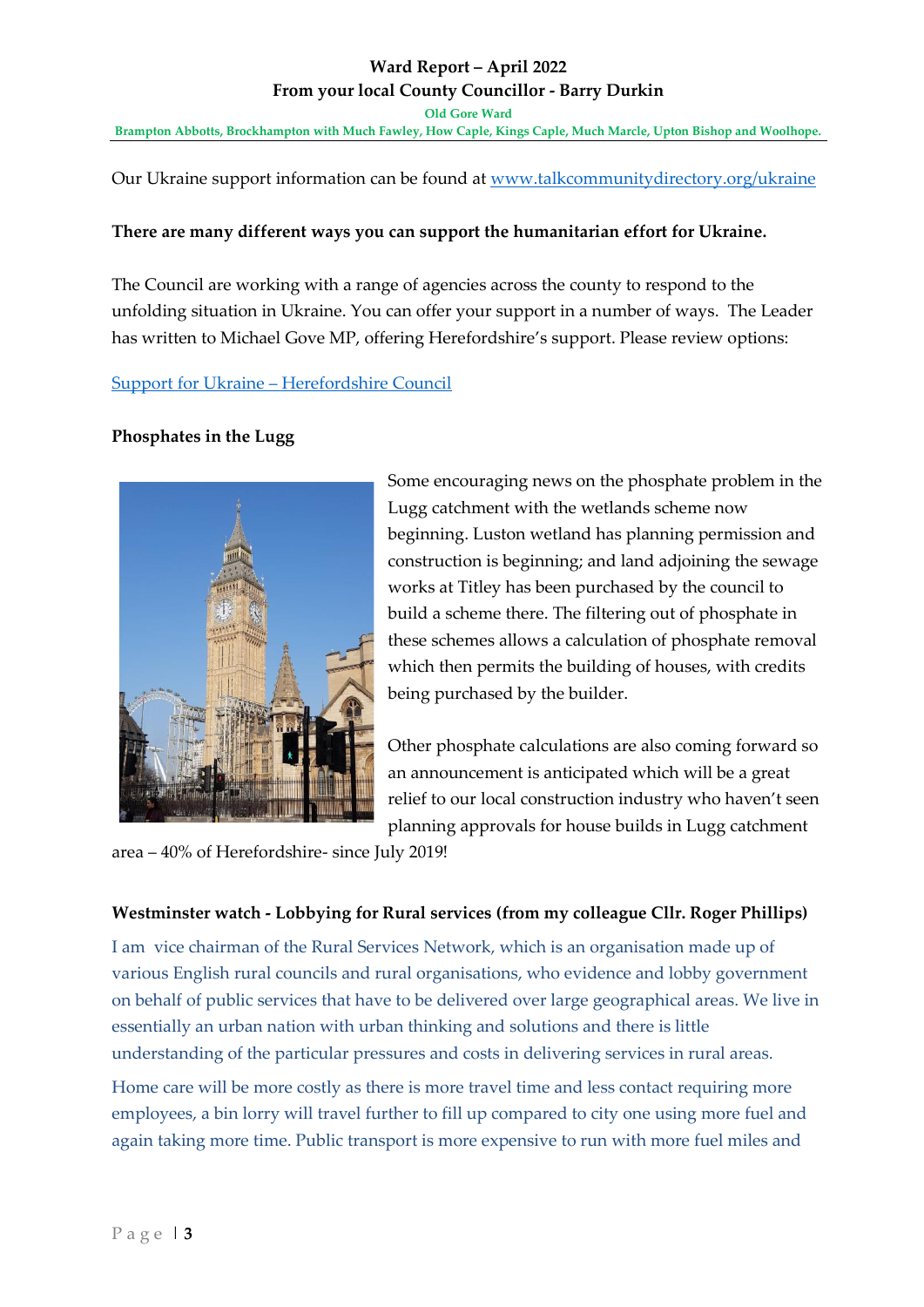**Old Gore Ward Brampton Abbotts, Brockhampton with Much Fawley, How Caple, Kings Caple, Much Marcle, Upton Bishop and Woolhope.** 

less passengers. Often because of the remoteness of households there isn't the business case for sub-contractors to operate leaving expensive gaps in the market.

In the past we have been successful to establish a Rural Services Delivery Grant of 85 million to rural councils – 5.2 million of which goes to Herefordshire. However there is a review of local government funding and we are active in ensuring we evidence our concerns and lobbying all our rural MPs.

The Government recently published its Levelling up paper aimed at ensuring more equal local economies, opportunities and life expectation across England. Much of the chatter has been about levelling the north with the south but it is also applicable for levelling up rural areas to their urban neighbours.

Governments of all political persuasion like to work on a region basis which often mean rural poorer statistics are hidden by the larger urban figures. With higher housing prices and running costs, greater fuel bills, poorer wages and salaries we will continue to put the rural case forward.

## **Supporting Rural Communities**

The Prince's Countryside Fund is inviting applications for grants, for projects that will have a lasting impact in rural communities. If you're part of a group or organisation in a hamlet, village or small market town in our beautiful county, this could be for you. The funding available is up to £25,000 over two years, and applicants must be from properly constituted, not for profit organisations with an income of less than £500,000. For more information and how to apply, visit the [Princes Countryside Fund website.](https://www.princescountrysidefund.org.uk/how-we-help/rural-communities/supporting-rural-communities/) The spring grant is open for applications until midday on Tuesday 12 April.

### **Men's Shed – Ross-on-Wye**



The Chief Executive has visited the Men's Shed charity in Ross, where the retired or semi-retired members share skills and work on local projects, benefitting their mental health and the wider community. You may have seen local press coverage about the Men's Shed being asked to fund the lease of their site. He is pleased to say that the Council agreed a new lease with the charity

The Shed is open to men over 55 years of age. Please take a look at their Facebook page (link below) and see some of the tasks they have completed. Their address is there and if

interested you may contact them via this page. [Ross-on-Wye Men's Shed | Facebook](https://www.facebook.com/RossonWyeMensShed/)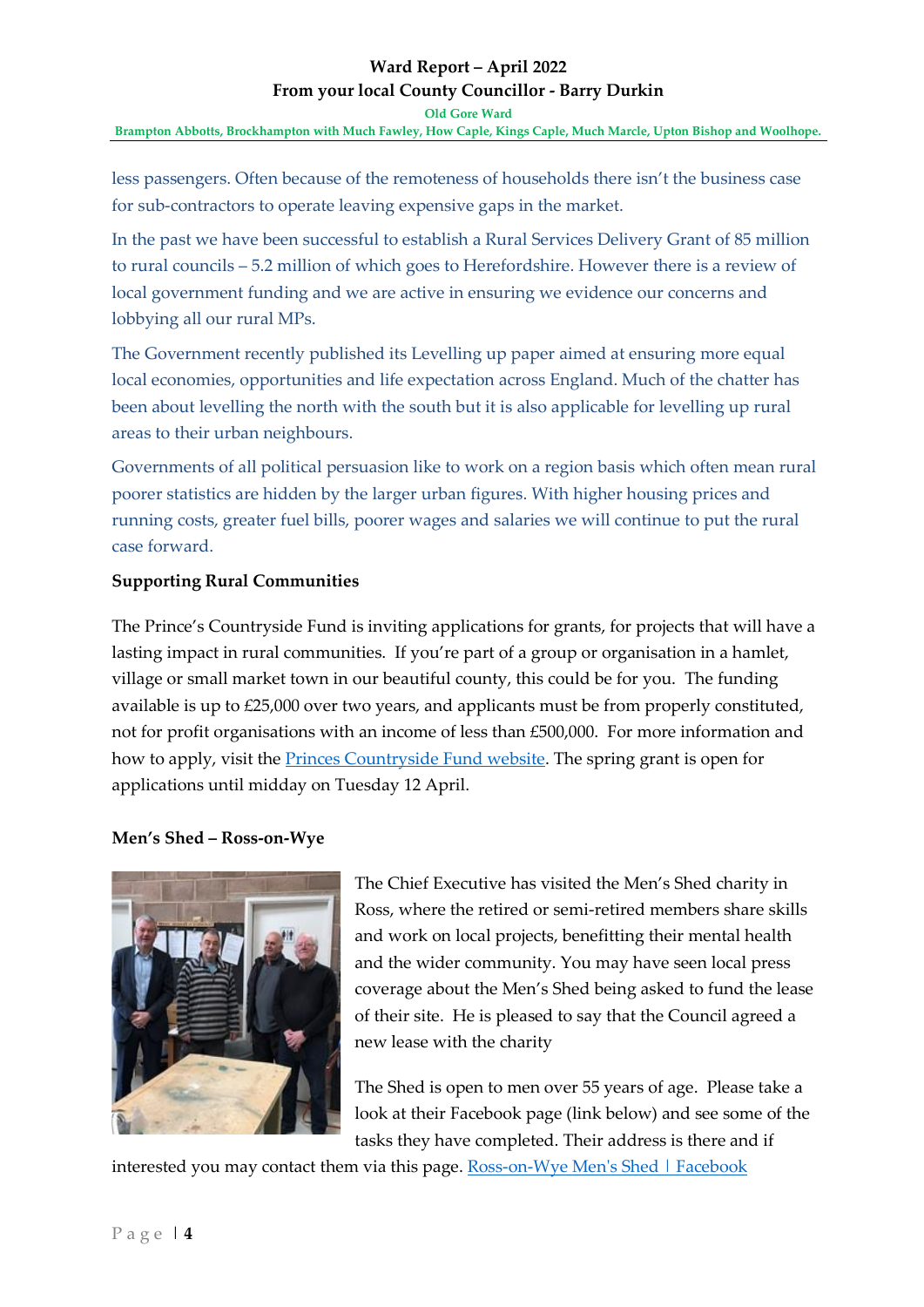### **Household Waste and Recycling Centres**

Household Waste and Recycling Centres in Herefordshire will operate summer opening hours from 1 April. However, to ensure safety and efficiency, residents are **still required to book slots** to visit the Household Recycling Centres. Only those who have booked a slot will be allowed entry.

[Household Recycling Centres move to summer opening hours](https://www.herefordshire.gov.uk/news/article/1328/household-recycling-centres-move-to-summer-opening-hours) – Herefordshire Council

### **Planned Investment in Children's Services**

Herefordshire Council continues on its improvement path with planned major investment in Children's Social Care Services. A recommendation to Cabinet, published today, requests a £11.49m investment to help ensure Children's Social Care Services are adequately resourced and that we provide the foundations for a more secure and resilient service for the future.

The additional £11.49m funding will allow for significant and lasting improvements to reduce caseloads for Social Workers, provide more frequent and better supervision and management of our social care staff, and allow us to make more changes, more quickly to improve our social work practice for children and families in Herefordshire.

### [Planned Investment in Children's Services](https://www.herefordshire.gov.uk/news/article/1326/planned-investment-in-children-s-services)

### **Planning SPD - consultation**

As I have notified your parish council earlier in March there is a live consultation for the new Herefordshire standard for buildings. The Consultation on the draft Environmental Building Standards Supplementary Planning Document (EBS SPD) has run for 6 weeks from 2 March and will end on 13 April 2022. Herefordshire Council would welcome your views.

[Environmental Building Standards -](https://hgnetwork.org/environmental-building-standards-we-would-like-your-views/) HC would like your views - Herefordshire Green [Network \(hgnetwork.org\)](https://hgnetwork.org/environmental-building-standards-we-would-like-your-views/)

### **Herefordshire Hoard**

The Herefordshire Hoard is a very significant treasure that experts believe may have been buried by the Viking Great Army over 1100 years ago. Herefordshire Council's museum service has launched a campaign to raise the funds necessary to 'bring the hoard home to Herefordshire'.

[Campaign to bring hoard home to Herefordshire](https://www.herefordshire.gov.uk/news/article/1327/campaign-to-bring-hoard-home-to-herefordshire) – Herefordshire Council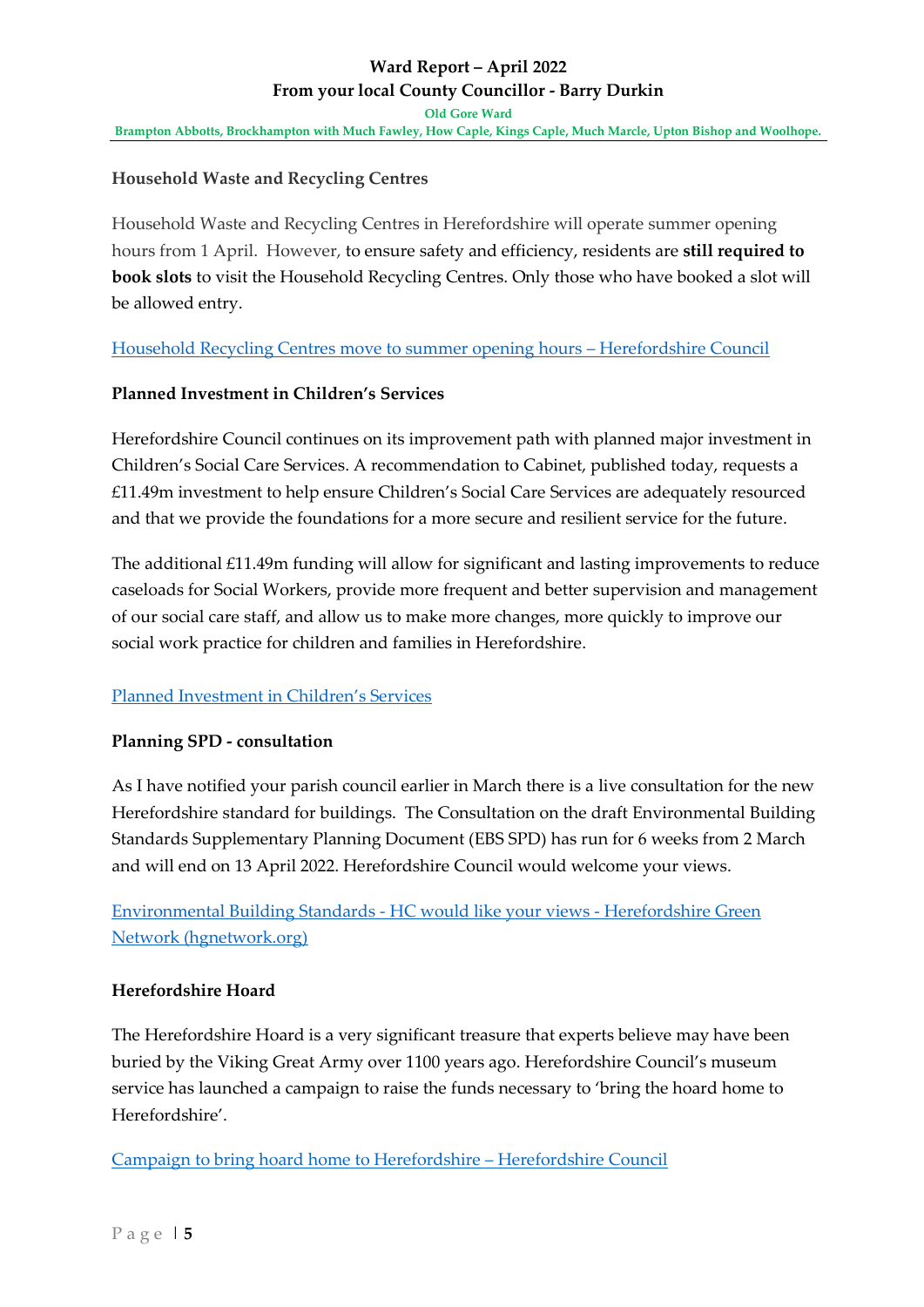**Old Gore Ward**

**Brampton Abbotts, Brockhampton with Much Fawley, How Caple, Kings Caple, Much Marcle, Upton Bishop and Woolhope.** 

### **Draft Environmental Building Standards Supplementary Planning Document**

Herefordshire Council are producing a Supplementary Planning Document to promote higher building standards and comments are invited with a closing date of 13<sup>th</sup> April.

[Consultation on building standards now open](https://www.herefordshire.gov.uk/news/article/1319/consultation-on-building-standards-now-open) – Herefordshire Council

### **Herefordshire Council appoints new director of public health**

Herefordshire Council has appointed its new director of public health. Matt Pearce takes up the role that puts him in charge of the health of the population of Herefordshire.

### [Council appoints new health chief](https://www.herefordshire.gov.uk/news/article/1322/council-appoints-new-health-chief) – Herefordshire Council

### **Company director fined for fly tipping**

The company Hope Maintenance and its director, Garry Ridley, pleaded guilty to three charges at Hereford Magistrates court on 22 February 2022. The company and director were ordered to pay a total of £318.00 in fines and costs.

### [Company fined for fly-tipping in Herefordshire](https://lnks.gd/l/eyJhbGciOiJIUzI1NiJ9.eyJidWxsZXRpbl9saW5rX2lkIjoxMDAsInVyaSI6ImJwMjpjbGljayIsImJ1bGxldGluX2lkIjoiMjAyMjAzMTYuNTQ5OTY2MjEiLCJ1cmwiOiJodHRwczovL3d3dy5oZXJlZm9yZHNoaXJlLmdvdi51ay9uZXdzL2FydGljbGUvMTMyNC9jb21wYW55LWZpbmVkLWZvci1mbHktdGlwcGluZy1pbi1oZXJlZm9yZHNoaXJlIn0.RXuhye2vDJTxrXPXWL2VP7hJSKAGJ3kx2bLAXNnP3UY/s/275802198/br/128189758313-l)

### **NEW CHANGE - Dealing with Traffic Regulation Orders TRO and PROW**

As of 1<sup>st</sup> April 2022 there have been some changes. At the request of HC, Public Rights of Way and TRO`s are now being handled by HC Directly

This means that they will by dealing with the following aspects

- All PROW enquiries and/or Complaints
- PROW inspections, emergencies, Closures, defects and repairs.
- Highways Enforcement (past stage 1) and full PROW Enforcement process.
- P3 Schemes
- Communication updates
- Support with Walking groups, PFO's and any others.

The new contact Email address is - [PROW@herefordshire.gov.uk](mailto:PROW@herefordshire.gov.uk)

- All TRO Enquiries/ complaints / applications
- Section 116/117 stopping up orders
- Tourist signs, Disabled Bays & H-Bars
- SIDs applications, installs and deployments

The new contact Email address is **–** [TM@herefordshire.gov.uk](mailto:TM@herefordshire.gov.uk)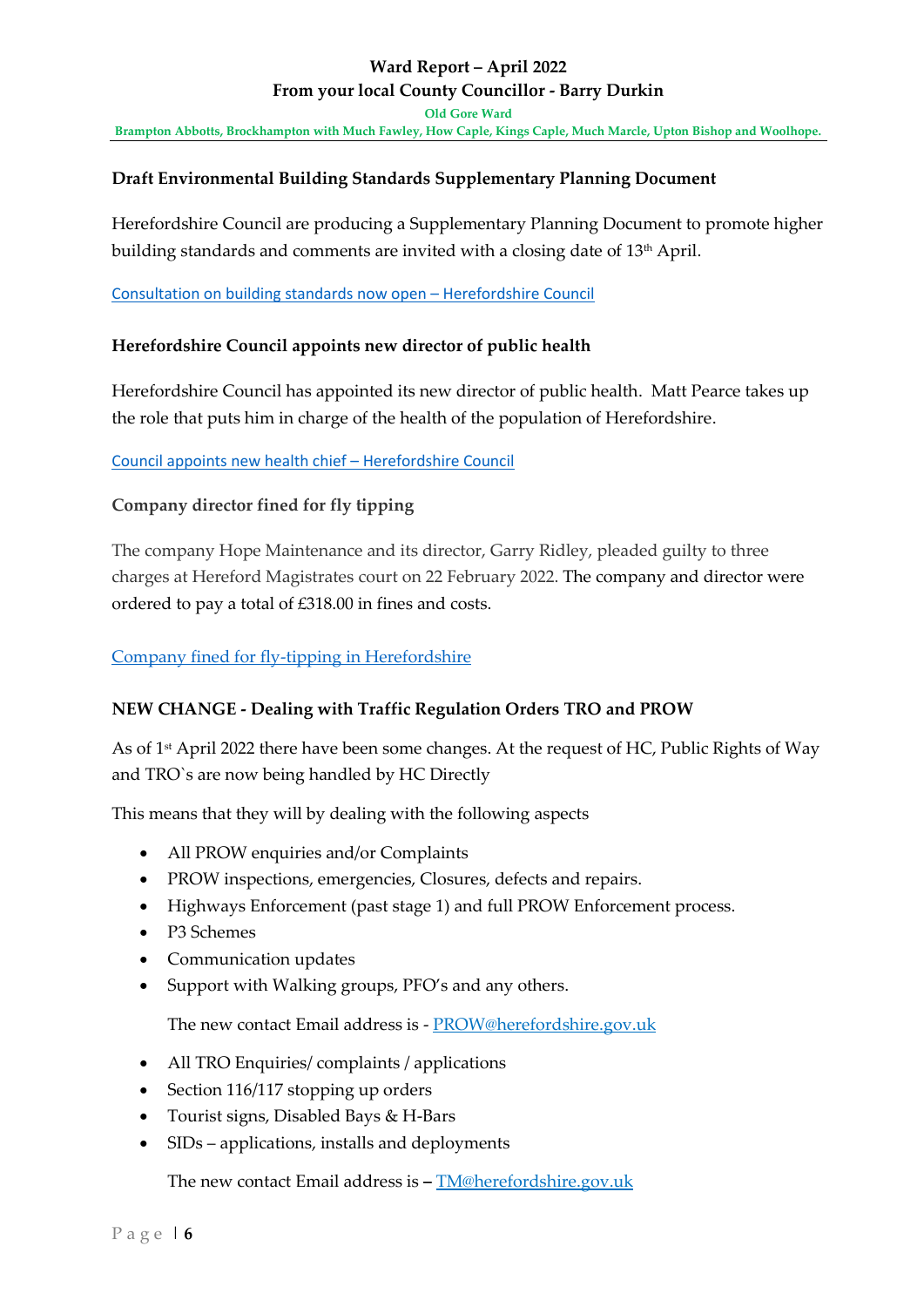**Old Gore Ward Brampton Abbotts, Brockhampton with Much Fawley, How Caple, Kings Caple, Much Marcle, Upton Bishop and Woolhope.** 

### **Local Parishes News**

**List of roadworks programmed to be happening across the County - Look for roadworks in your parish and area:** 



Template wc 2022.04.

### **Working with the Locality Steward**

I continue to work with our local Balfour steward Neil James and met up last week for a catch up on various issues. I consulted with my parish councils and asked them to inform me of urgent matters in their parish for his attention. I shall be compiling a report this week to my parish councils on the defects reviewed and actions to be taken. In the useful Information section below there is information where you may report most defects and how other community issues may be addressed.

### **Footpaths**

[https://link.edgepilot.com/s/bfc12403/ZkrYKa-](https://link.edgepilot.com/s/60700a3e/C-xrzjdST0CulLh82oaWsg?u=https://www.herefordshire.gov.uk/transport-and-highways/footpaths-byways-and-bridleways/cg-report-prow-problem%23_blank)[OpU6QLbww4S9Nyw?u=https://www.herefordshire.gov.uk/transport-and](https://link.edgepilot.com/s/60700a3e/C-xrzjdST0CulLh82oaWsg?u=https://www.herefordshire.gov.uk/transport-and-highways/footpaths-byways-and-bridleways/cg-report-prow-problem%23_blank)[highways/footpaths-byways-and-bridleways/cg-report-prow-problem](https://link.edgepilot.com/s/60700a3e/C-xrzjdST0CulLh82oaWsg?u=https://www.herefordshire.gov.uk/transport-and-highways/footpaths-byways-and-bridleways/cg-report-prow-problem%23_blank)**.**

# **Report fly tipping**

Your report will be dealt with in a much quicker time frame, by either calling the Contact Centre on 01432 261800 or by logging the fly tipping via the council website on the links below: -

[https://link.edgepilot.com/s/f452e836/Hy5YWk\\_SgEGkleekL2ROFQ?u=https://www.herefords](https://link.edgepilot.com/s/f452e836/Hy5YWk_SgEGkleekL2ROFQ?u=https://www.herefordshire.gov.uk/info/200226/report_a_problem/98/fly_tipping) [hire.gov.uk/info/200226/report\\_a\\_problem/98/fly\\_tipping](https://link.edgepilot.com/s/f452e836/Hy5YWk_SgEGkleekL2ROFQ?u=https://www.herefordshire.gov.uk/info/200226/report_a_problem/98/fly_tipping)

*As ever if you think I can be of help please do not hesitate to contact me.*

Barry

**Barry Durkin Old Gore Ward Mob. 07792 882054** Email. [bdurkin@herefordshire.gov.uk](mailto:bdurkin@herefordshire.gov.uk)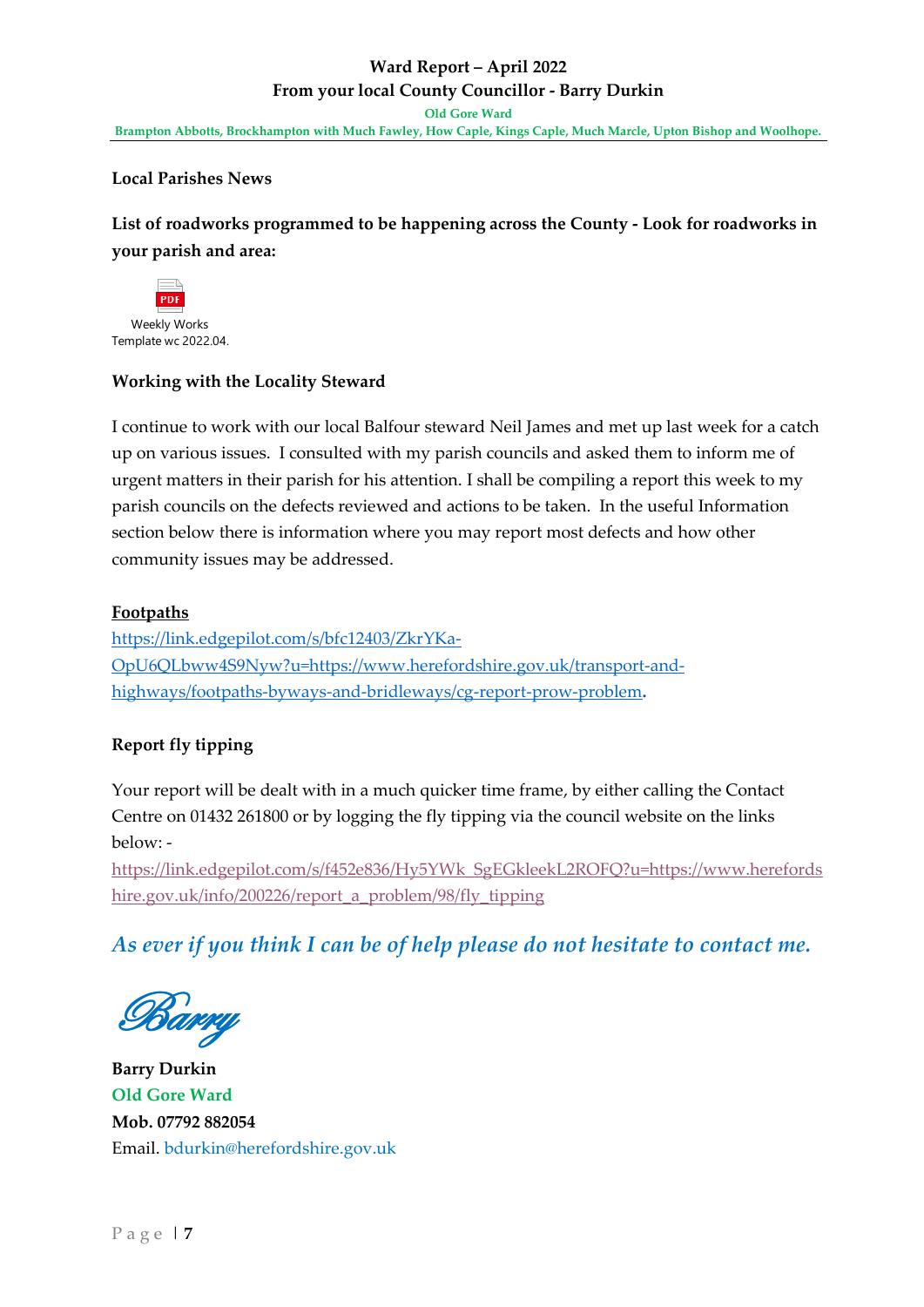**Old Gore Ward**

**Brampton Abbotts, Brockhampton with Much Fawley, How Caple, Kings Caple, Much Marcle, Upton Bishop and Woolhope.** 

#### **General Data Protection Act**

The General Data Protection Act places obligations and responsibilities on any company, organisation and individual who holds and process personnel information. The new General data protection regulations (GDPR) that supersedes the Data Protection act came into force on the 25th May 2018. As a County Councillor I hold a list of emails of local people that I have built up over the years which I retain and use on my council computer and email. **In seeking to maintain legal compliance I am requesting that if anyone is unhappy with me holding your email please contact me to advise and I will remove you from the list.** Otherwise I will retain your email contact and continue to send you monthly updates and occasional key information in my capacity as an elected Herefordshire Councillor.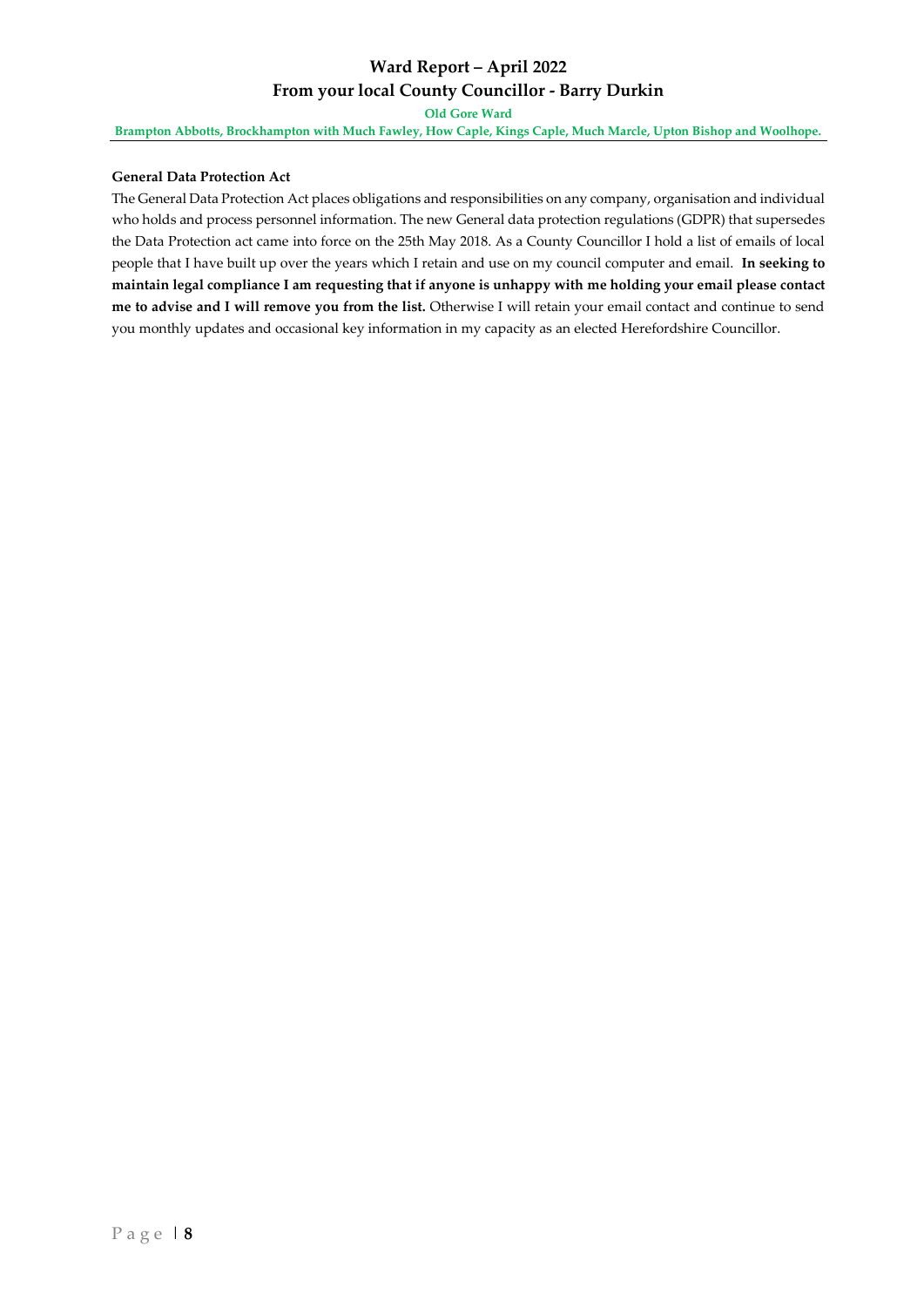**Old Gore Ward**

**Brampton Abbotts, Brockhampton with Much Fawley, How Caple, Kings Caple, Much Marcle, Upton Bishop and Woolhope.** 

### **Useful Information - FAQs**

### **Flooding: emergency contact details – please share with your networks**

Environment Agency: 0800 80 70 60 (24-hours) or visit [www.gov.uk/report-an-environmental](http://www.gov.uk/report-an-environmental-incident)[incident](http://www.gov.uk/report-an-environmental-incident)

Flood alerts: Floodline 0345 988 1188. Sign up online at [www.gov.uk/sign-up-for-flood](http://www.gov.uk/sign-up-for-flood-warnings)[warnings](http://www.gov.uk/sign-up-for-flood-warnings) to get Flood Warnings from the Environment Agency by phone, email or text message. If you live by a river or stream, keep a watch on current and expected water levels.

Power cut: Call 105 or visit [www.powercut105.com](http://www.powercut105.com/)

BT phone line issues: [www.downdetector.co.uk/status/bt-british-telecom](http://www.downdetector.co.uk/status/bt-british-telecom)

Gas leak: 0800 111 999 or visit [www.wwutilities.co.uk/services/smell-gas](http://www.wwutilities.co.uk/services/smell-gas/)

Welsh Water: [0800 052 0130](tel:08000520130) (Water emergencies) or [0800 085 3968](tel:08000853968) (Sewer emergencies) or visit [www.contact.dwrcymru.com/](http://www.contact.dwrcymru.com/)

Severn Trent water: [0800 783 4444](tel:08007834444) [www.stwater.co.uk/in-my-area/check-my-area/](http://www.stwater.co.uk/in-my-area/check-my-area/)

Report a flooded road or highway obstruction- Balfour Beatty Living Places: **01432 26180**

### **Has your property been affected by flooding? – Please share with your networks**

By letting us know where and what happened, especially if it hasn't been reported, we and our partners can use the information which may help reduce the future impacts of flooding. Please [report it here](https://myaccount.herefordshire.gov.uk/record-a-flooding-incident) or contact [TalkCommunityEnquiries@herefordshire.gov.uk.](mailto:TalkCommunityEnquiries@herefordshire.gov.uk)

### **Covid19**

The Latest local Covid data and information [www.herefordshire.gov.uk/coronavirus-3](http://www.herefordshire.gov.uk/coronavirus-3)

National Covid guidance is available on the Government website [www.gov.uk/coronavirus](http://www.gov.uk/coronavirus)

**Talk Community Email**: [Talkcommunitycovidresponse@herefordshire.gov.uk](mailto:Talkcommunitycovidresponse@herefordshire.gov.uk) **Telephone:** 01432 260027

### **Potholes, Defects, and dog poo reporting, blocked gullies, etc. online**

If you have a general service request, i.e. if you want to report a pothole etc., please use the link above, or call us, rather than emailing your steward. Using the link or the phone number ensures that the enquiry is dealt with promptly and efficiently. Locality Stewards do not have the resource to be able to deal with service requests via email although of course they are happy to provide general guidance and support to you through email.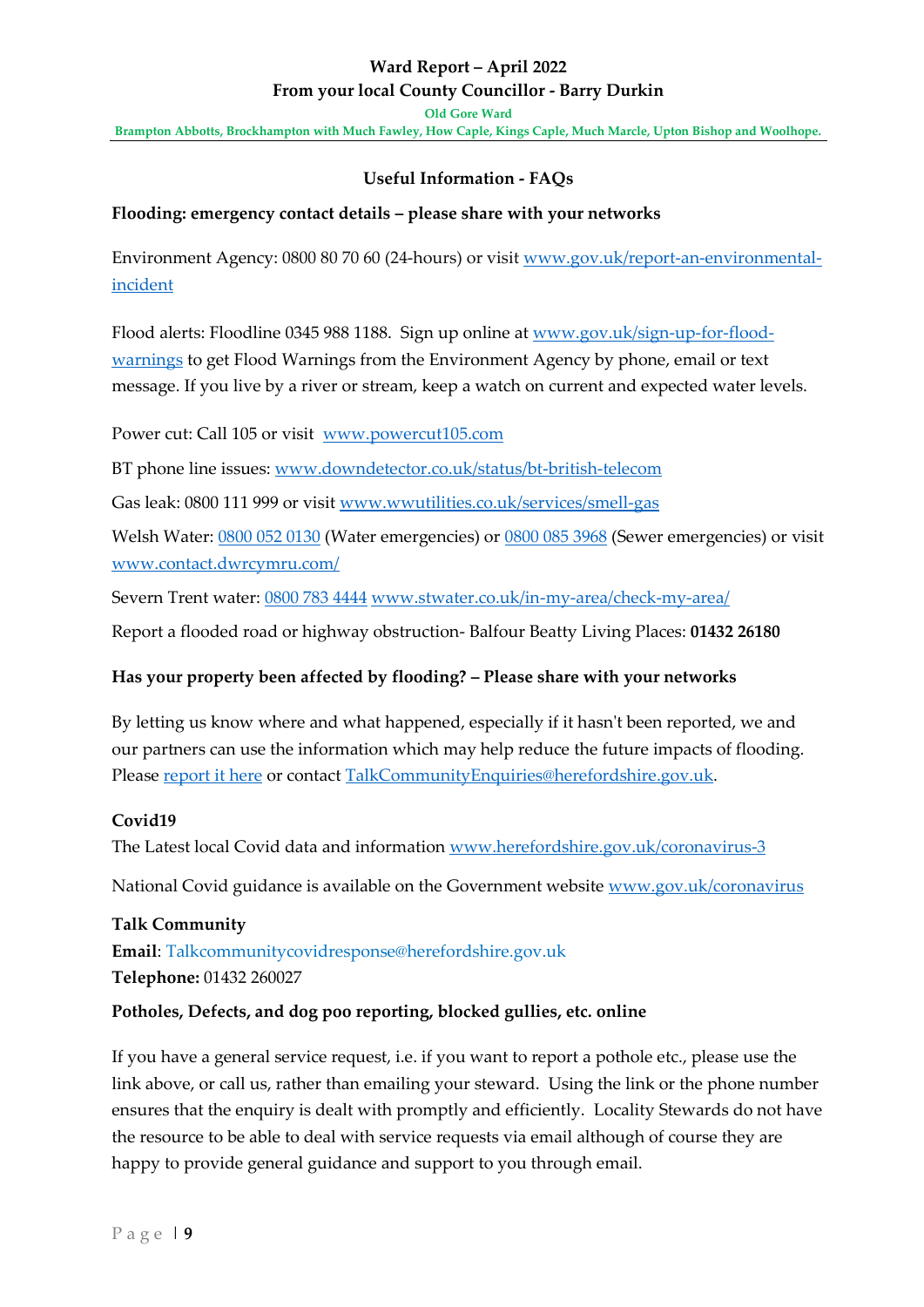**Old Gore Ward**

**Brampton Abbotts, Brockhampton with Much Fawley, How Caple, Kings Caple, Much Marcle, Upton Bishop and Woolhope.** 

As always please continue to make use and encourage the use of established reporting methods for any highways defect; online, or using the telephone app – for potholes, dog poo

Telephone customer services on [01432 261 800.](tel:01432%20261%20800)

Please note that Herefordshire Council strongly encourages Balfour Beatty to promote all service requests and queries should be logged via the HC website at Herefordshire Council website - also download the pothole App to help report potholes as you see them.

<https://www.herefordshire.gov.uk/transport-and-highways/maintenance/potholes> [https://link.edgepilot.com/s/e3b2b34e/ttjzBlvIfEewR-](https://link.edgepilot.com/s/e3b2b34e/ttjzBlvIfEewR-39NN73dA?u=https://myaccount.herefordshire.gov.uk/report-a-pothole)

[39NN73dA?u=https://myaccount.herefordshire.gov.uk/report-a-pothole](https://link.edgepilot.com/s/e3b2b34e/ttjzBlvIfEewR-39NN73dA?u=https://myaccount.herefordshire.gov.uk/report-a-pothole)

https://myaccount.herefordshire.gov.uk/report-a-pothole or

[https://www.herefordshire.gov.uk/info/200196/roads/190/report\\_problems\\_on\\_the\\_road](https://www.herefordshire.gov.uk/info/200196/roads/190/report_problems_on_the_road) Please use the website or call the customer services call handling team. This will help ensure that everything is logged in to the operating system known as CONFIRM where it can be responded to in a timely way.

### **Footpaths and Public Rights of Way**

For any PROW (Public Rights of Way) maps or problems, you can report these via the following link on the Herefordshire Council's website: Report a public right of way problem  $\vdash$ [Herefordshire](https://myaccount.herefordshire.gov.uk/report-a-public-right-of-way-problem)

### **Report fly tippers**

If you spot someone fly-tipping

- Make a note of any vehicle used, including model, colour and registration number. If it is safe to do so without being seen, take a photograph or video of the activity
- Note the fly tippers' clothes, and distinguishing features. If you can hear the fly tippers, take note of anything which was said along with the speakers' accents
- Make a note of what they dumped, the location, weather conditions and how far away you were at the time;
- You may report fly tipping on an app on the website and available for download.

Please send us this information by using the [report flytipping form.](https://myaccount.herefordshire.gov.uk/report-fly-tipping)

### **Did you know…?**

You can follow our Twitter feed @HfdsStreets for 24/7 updates for all things highways; or, log on to [https://roadworks.org](https://roadworks.org/) to see any live traffic incidents as well as current and planned road closures, diversions, traffic restrictions and roadworks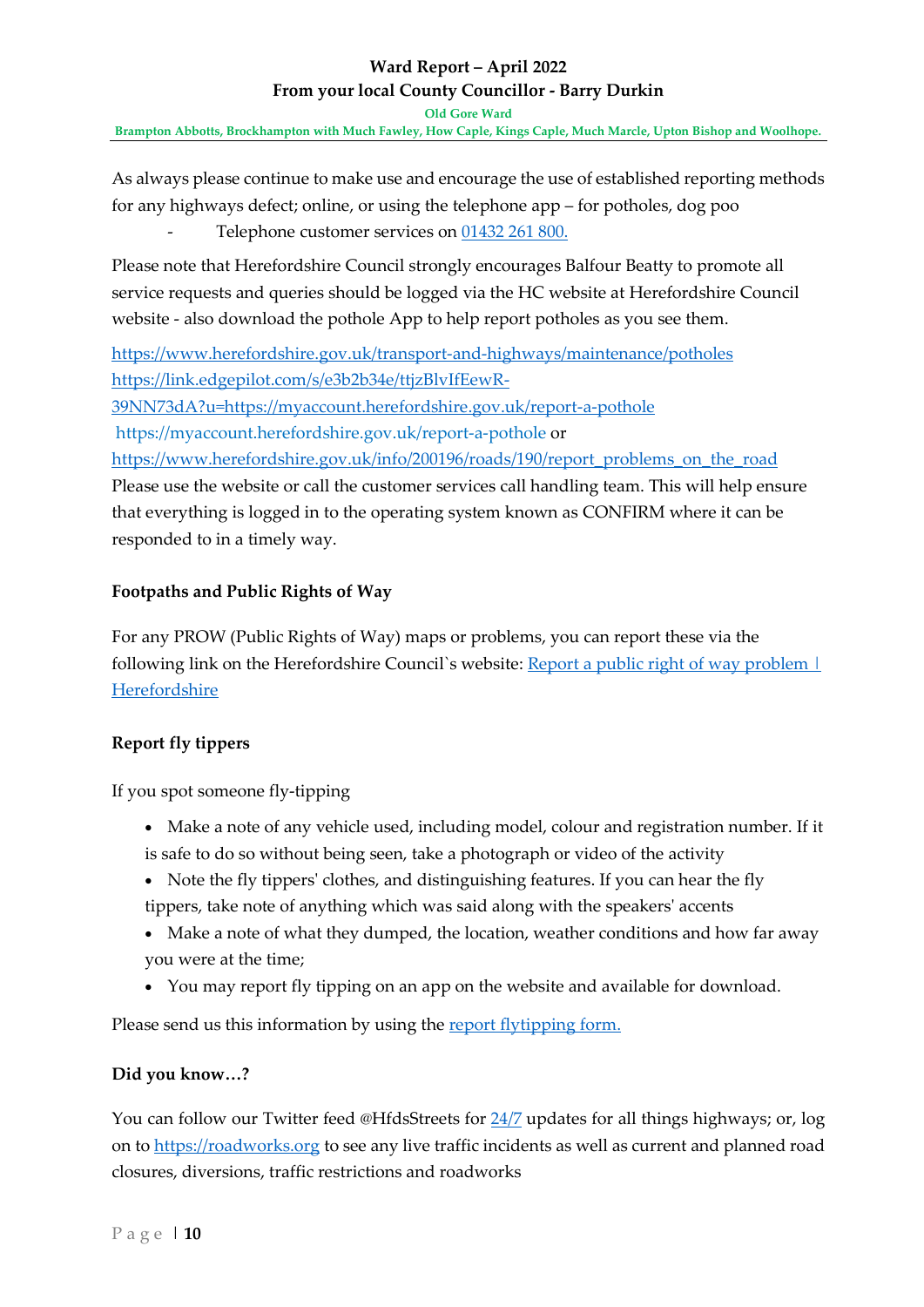**Old Gore Ward**

**Brampton Abbotts, Brockhampton with Much Fawley, How Caple, Kings Caple, Much Marcle, Upton Bishop and Woolhope.** 

Parishes Councils have their own inbox these email inboxes are monitored by teams in the office to ensure cover at all times. If you have an emergency to report please use 01432 261800 as this is answered 24/7.

To identify road numbers, or to see if publicly maintained or to view Public Rights of Way: [https://www.herefordshire.gov.uk/info/200136/travel\\_and\\_transport/716/highways\\_and](https://www.herefordshire.gov.uk/info/200136/travel_and_transport/716/highways_and_public_rights_of_way_map) [\\_public\\_rights\\_of\\_way\\_map](https://www.herefordshire.gov.uk/info/200136/travel_and_transport/716/highways_and_public_rights_of_way_map)

The highways maintenance plan – which sets out the council's system of road inspection, maintenance and repairs, including timescales:

[https://www.herefordshire.gov.uk/download/downloads/id/5210/highway\\_maintenance\\_plan](https://www.herefordshire.gov.uk/download/downloads/id/5210/highway_maintenance_plan_october_2016.pdf) [\\_october\\_2016.pdf](https://www.herefordshire.gov.uk/download/downloads/id/5210/highway_maintenance_plan_october_2016.pdf)

### Toolkits:

### Community commissioning

[https://www.herefordshire.gov.uk/download/downloads/id/18820/community\\_commissionin](https://www.herefordshire.gov.uk/download/downloads/id/18820/community_commissioning_model_toolkit.pdf) [g\\_model\\_toolkit.pdf](https://www.herefordshire.gov.uk/download/downloads/id/18820/community_commissioning_model_toolkit.pdf)

### Litter picking

[https://www.herefordshire.gov.uk/download/downloads/id/14134/community\\_litter\\_pick\\_too](https://www.herefordshire.gov.uk/download/downloads/id/14134/community_litter_pick_toolkit.pdf) [lkit.pdf](https://www.herefordshire.gov.uk/download/downloads/id/14134/community_litter_pick_toolkit.pdf)

### Traffic Regulation Orders

[https://www.herefordshire.gov.uk/download/downloads/id/2891/application\\_toolkit\\_for\\_traff](https://www.herefordshire.gov.uk/download/downloads/id/2891/application_toolkit_for_traffic_regulation_orders.pdf) [ic\\_regulation\\_orders.pdf](https://www.herefordshire.gov.uk/download/downloads/id/2891/application_toolkit_for_traffic_regulation_orders.pdf)

### SIDs

[https://www.herefordshire.gov.uk/download/downloads/id/1859/speed\\_indicator\\_device\\_too](https://www.herefordshire.gov.uk/download/downloads/id/1859/speed_indicator_device_toolkit.pdf) [lkit.pdf](https://www.herefordshire.gov.uk/download/downloads/id/1859/speed_indicator_device_toolkit.pdf)

### Another useful site:

For information on current and future planned roadworks by utility companies [www.roadworks.org](http://www.roadworks.org/)

Please do follow BBLP on Twitter for up to date information about road closures, ongoing work etc., and @HfdsStreets and if you need help to set that up please let me know.

If you wish to make a claim as a result of damage to your vehicle https://www.herefordshire.gov.uk/info/200196/roads/206/highway\_claimsplease use

### **Council tax reduction or exemption**